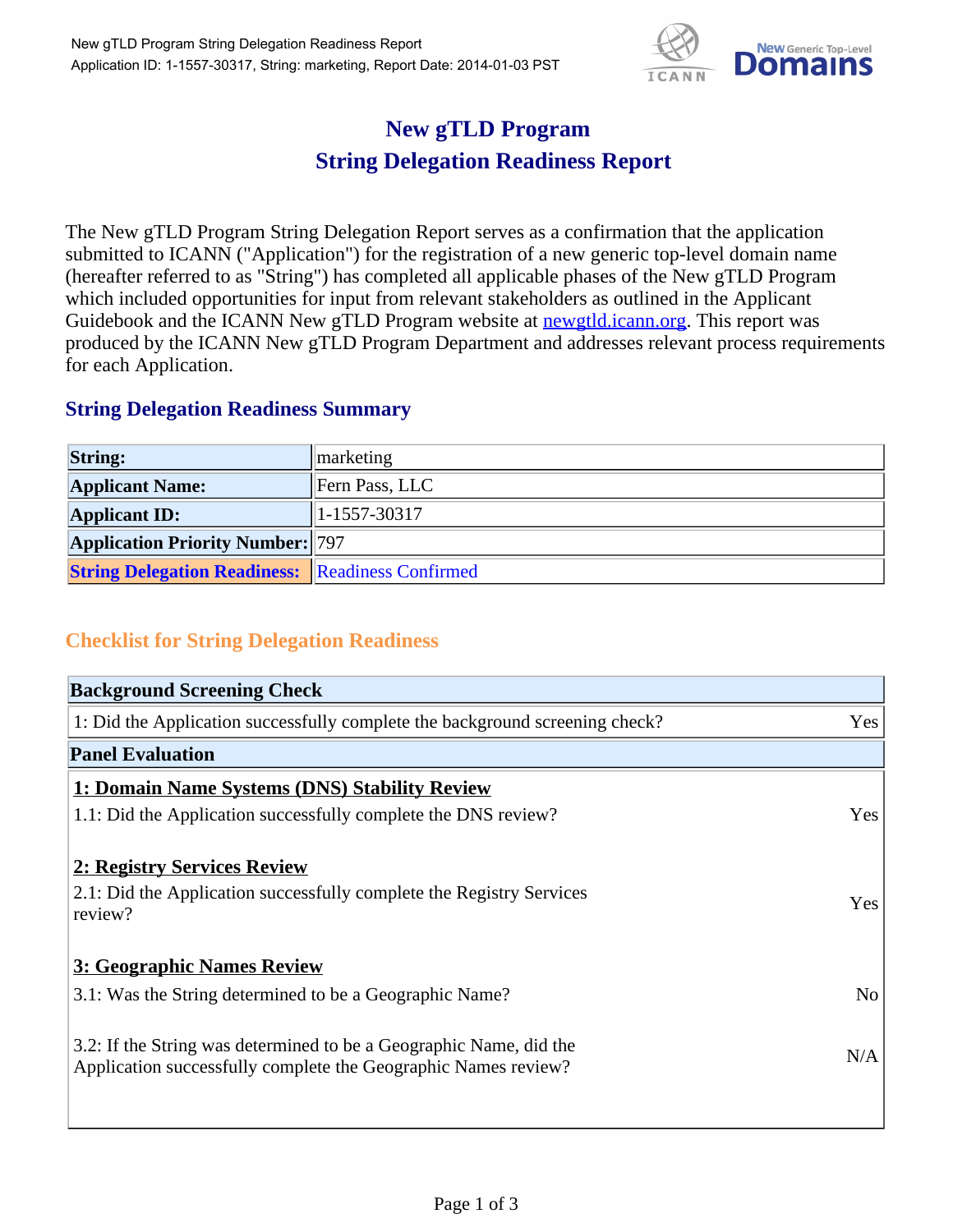

| <b>4: Financial Review</b>                                                  |     |
|-----------------------------------------------------------------------------|-----|
| 4.1: Did the Application successfully complete the Financial Capability     |     |
| review?                                                                     | Yes |
|                                                                             |     |
| <b>5: Technical Review</b>                                                  |     |
| 5.1: Did the Application successfully complete the Technical and            |     |
| <b>Operation Capability review?</b>                                         | Yes |
|                                                                             |     |
| <u><b>6: String Similarity Review</b></u>                                   |     |
| 6.1: Was the Application determined to not be confusingly similar to other  | No  |
| applied for strings, including through String Confusion Objections?         |     |
|                                                                             |     |
| 6.2: If the Application was determined to be confusingly similar to other   |     |
| applied for strings, including through String Confusion Objections, did the |     |
| Application prevail in the string contention resolution process (CPE,       | Yes |
| Auction, and/or Self-Resolution of String Contention via                    |     |
| withdrawal/termination of all other members in contention)?                 |     |

| <b>Public Comment Period</b>                                                                                                                                                                   |                |
|------------------------------------------------------------------------------------------------------------------------------------------------------------------------------------------------|----------------|
| 1: Was the public provided an opportunity to submit comments on the Application?                                                                                                               | Yes            |
| 2: Were comments for the Application considered by evaluation panels?                                                                                                                          | Yes            |
| <b>Objection Process</b>                                                                                                                                                                       |                |
| 1: Were objections filed against the Application?                                                                                                                                              | N <sub>0</sub> |
| 2: If objections were filed against the Application, did Applicant prevail in the dispute<br>resolution proceedings for all Legal Rights, Limited Public Interest and Community<br>Objections? | N/A            |
| Governmental Advisory Committee (GAC) Advice                                                                                                                                                   |                |
| 1: Did the GAC have an opportunity to provide advice for the Application?                                                                                                                      | Yes            |
| 2: Did the GAC provide consensus GAC advice that the String should not be approved by<br>the ICANN Board?                                                                                      | <b>No</b>      |
| 3: If the GAC provided consensus GAC advice to the ICANN Board, did the ICANN Board<br>(or New gTLD Program Committee) accept the GAC advice?                                                  | N/A            |
| <b>Accountability Mechanisms</b>                                                                                                                                                               |                |
| 1: Was the Application the subject of a complaint or review through one of ICANN's<br>accountability mechanisms (Reconsideration or Independent Review)?                                       | N <sub>o</sub> |
| 1.1: If yes, did the BGC, ICANN Board or New gTLD Program Committee determine that<br>the Application should not proceed to contracting?                                                       | N/A            |